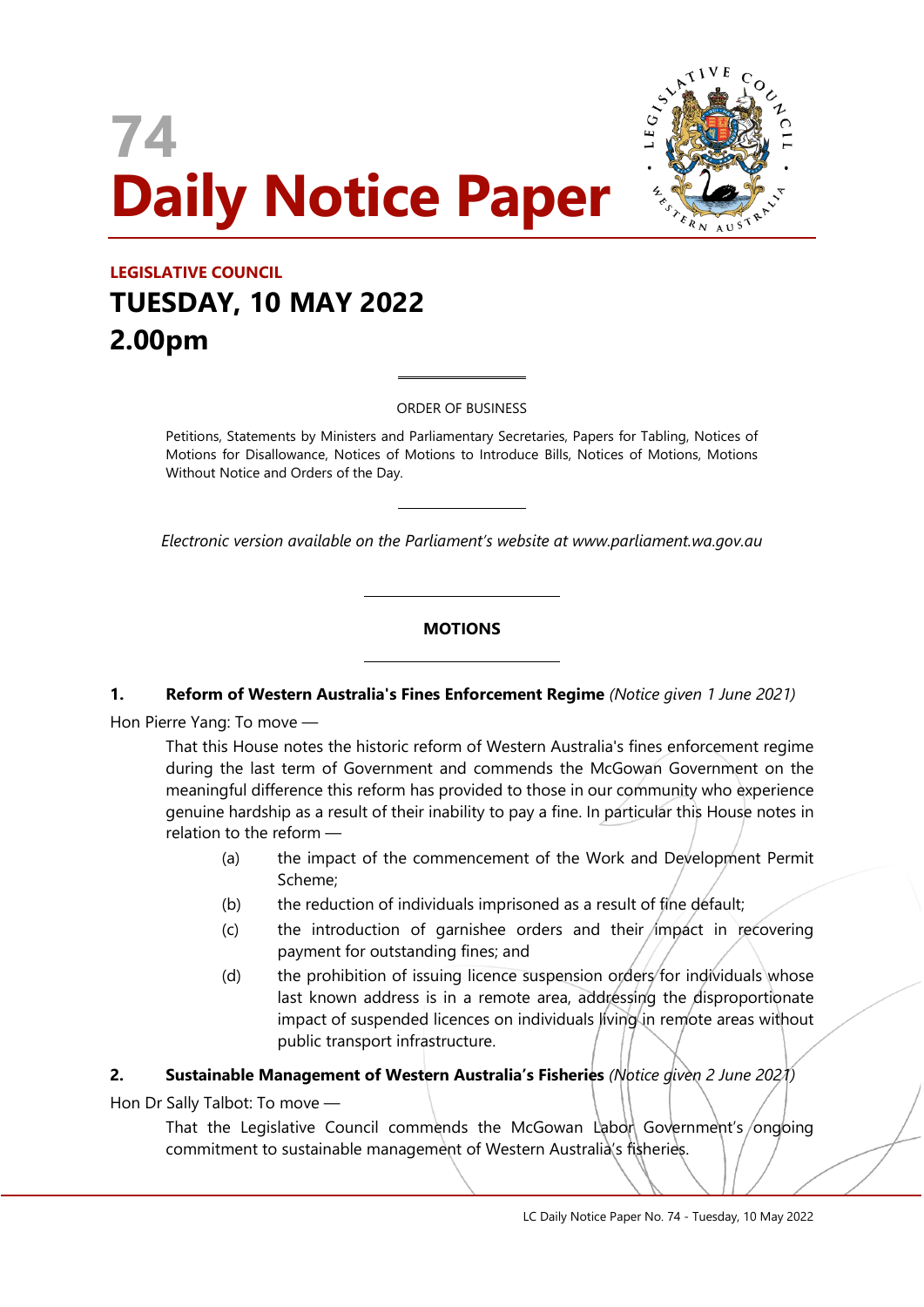#### **3. Innovation Voucher Program** *(Notice given 2 June 2021)*

Hon Dan Caddy: To move —

That this House notes the McGowan Government's commitment to foster innovation and grow entrepreneurship in Western Australia through the successful Innovation Voucher Program and by providing initial funding for start-ups and small businesses to commercialise their ideas and create jobs.

#### **4. McGowan Labor Government — Machinery of Government Changes** *(Notice given 3 June 2021)*

Hon Peter Collier: To move —

That this House expresses its concern with the McGowan Labor Government's machinery of government changes, in particular the establishment of the Department of Communities, in relation to, amongst other things —

- (a) the impact of the amalgamation of five departments into one with the Department of Communities upon some of Western Australia's most vulnerable people;
- (b) the issues surrounding a lack of leadership and direction within departments; and
- (c) the issues surrounding the duplication of Ministerial responsibility within amalgamated departments.

#### **5. Housing Concerns** *(Notice given 3 June 2021)*

Hon Steve Martin: To move —

That this House expresses its concern with issues within the Housing portfolio, in particular —

- (a) the unacceptable and rising level of homelessness throughout Western Australia;
- (b) the impact of COVID-19 on affordable housing; and
- (c) the shortage of rental housing throughout Western Australia and the shortfall in government provided housing.

#### **6. World Elder Abuse Awareness** *(Notice given 3 June 2021)*

Hon Rosetta Sahanna: To move —

That the Legislative Council notes the McGowan Government's ongoing efforts to combat elder abuse in Western Australia and recognise the importance of World Elder Abuse Awareness Day.

#### **7. Machinery of Government — Outcomes** *(Notice given 15 June 2021)*

Hon Dr Steve Thomas: To move —

That the Legislative Council calls on the Government to identify the costs, savings and outcomes of its Machinery of Government changes implemented on 1 July 2017.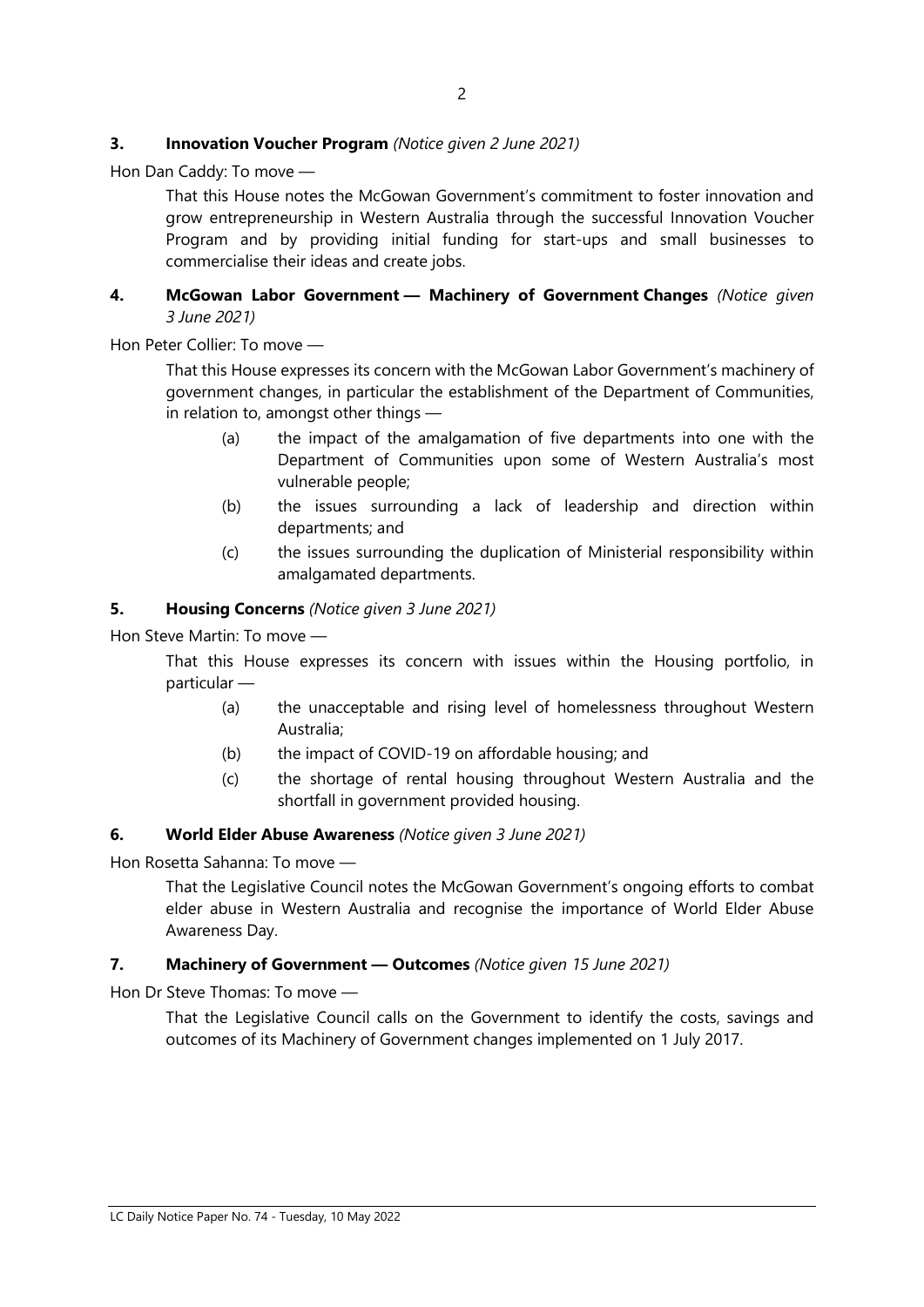# **8. Contribution of WA Police** *(Notice given 15 June 2021)*

Hon Peter Collier: To move —

That this House —

- (1) Recognises the valuable contribution of WA Police to the State.
- (2) Encourages the Labor Government to recognise the significant pressures on all areas of the police force due to factors including —
	- (a) COVID-19;
	- (b) substance abuse throughout the community;
	- (c) cost of living pressures for officers, particularly those serving in remote and regional areas of the State; and
	- (d) increased domestic violence cases,

and calls upon the Government to provide the appropriate salary and conditions accordingly.

#### **9. Improved Seniors' Safety and Security Rebate** *(Notice given 16 June 2021)*

Hon Martin Pritchard: To move —

That the Legislative Council notes the McGowan Government's reinstatement of the improved seniors' Safety and Security Rebate and the impact that this \$16 million election commitment will have in ensuring that our seniors are protected and secure in their homes.

#### **10. Human Rights of People with Disability** *(Notice given 17 June 2021)*

Hon Stephen Pratt: To move —

That the Legislative Council commends the McGowan Labor Government's ongoing commitment to individual and systemic advocacy in Western Australia in working to promote, protect and defend the human rights of people with disability.

# **11. Defence to the Presence of THC in a Driver** *(Notice given 22 June 2021)*

Hon Dr Brian Walker: To move —

That this House urges the McGowan Government to legislate to introduce a complete defence to the presence of THC in a driver's oral fluid or blood in circumstances where —

- (a) the driver has a valid doctor's prescription for a medicine containing THC;
- (a) the offence does not involve dangerous or reckless driving; and
- (b) an officer has not established driver impairment.

# **12. Corruption and Crime Commission — Access to Documents** *(Notice given 24 June 2021)*

Hon Nick Goiran: To move —

That this House —

- (a) expresses its appreciation to the Members and staff responsible for the drafting, tabling and publishing of the  $61<sup>st</sup>$  report of the Standing Committee on Procedure and Privileges (Committee);
- (b) is concerned that good faith negotiations between the Committee and the Corruption and Crime Commission (CCC) ceased inexplicably;
- (c) notes that the Committee's audit reveals that 1,120 privileged documents were provided without parliamentary approval by the Government to the CCC;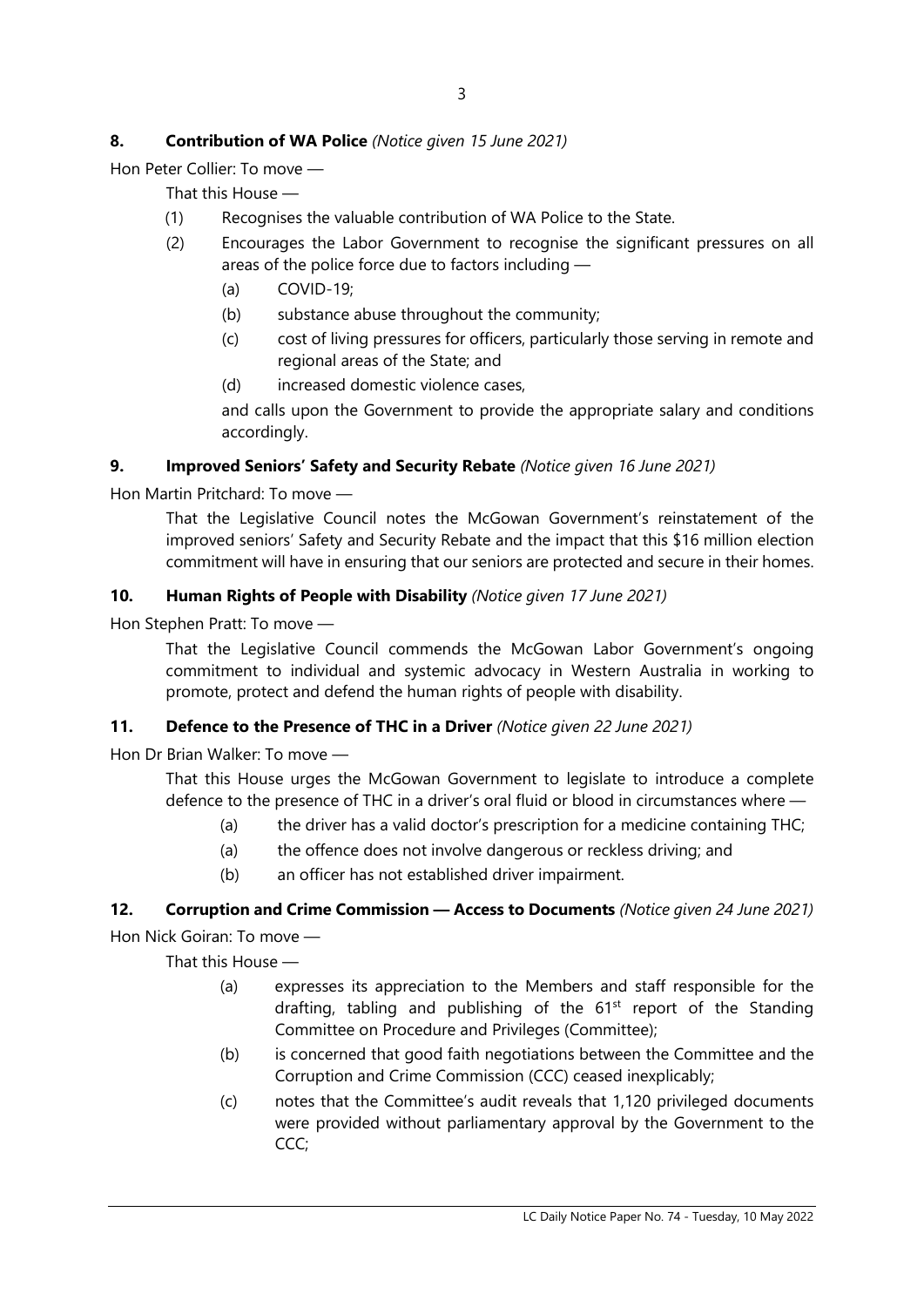- (d) reasserts that draft parliamentary speeches, motions and questions are subject to parliamentary privilege in the same way as confidential parliamentary committee material such as committee deliberations and draft report recommendations; and
- (e) encourages the CCC to avail itself forthwith of the opportunity to access the more than 450,000 non-privileged records.

# **13. Insurance Commission of Western Australia** *(Notice given 9 September 2021)*

Hon Nick Goiran: To move —

That this House —

- (1) Notes that the Insurance Commission of Western Australia (Commission)
	- (a) received \$665.4 million on 11 September 2020 as its share of the settlement of the Bell Group litigation settlement;
	- (b) were not involved in the preparation of the Premier's media release on 4 October 2020 which said that every residential household would from 1 November 2020 receive a one-off \$600 electricity bill credit "funded from the recent Bell Group settlement";
	- (c) paid approximately \$200 million to the Government in 2020-21 by way of tax equivalent payments on the Bell settlement sum; and
	- (d) have covered approximately \$292 million in costs arising from the Bell litigation leaving it with an after tax net sum of \$173 million.
- (2) Expresses its concern that the Premier
	- (a) misled Western Australians when he made his electricity credit announcement on 4 October 2020; and
	- (b) did not have the Bell settlement funds when the electricity bill credits were issued.
- (3) Reminds the Premier that the funding of the Bell Group litigation was derived from a WA Inc levy imposed on motorists.
- (4) Calls on the Premier to
	- (a) acknowledge that the Commission Board owe fiduciary duties;
	- (b) undertake not to interfere with the discharge of those duties; and
	- (c) table any reports he receives from the Commission under sections 28 or 29 of the *Insurance Commission of Western Australia Act 1986*.
- **14. Independent Review into the Department of Communities' policies and practices in the placement of children with harmful sexual behaviours in residential care settings** *(Notice given 12 October 2021)*

Hon Nick Goiran: To move —

That this House —

- (1) Thanks the Commissioner for Children and Young People for his *Independent Review into the Department of Communities' policies and practices in the placement of children with harmful sexual behaviours in residential care settings*.
- (2) Notes with grave concern the Commissioner's damning findings which expose that —
	- (a) children raised their concerns, and these were not responded to in a timely manner;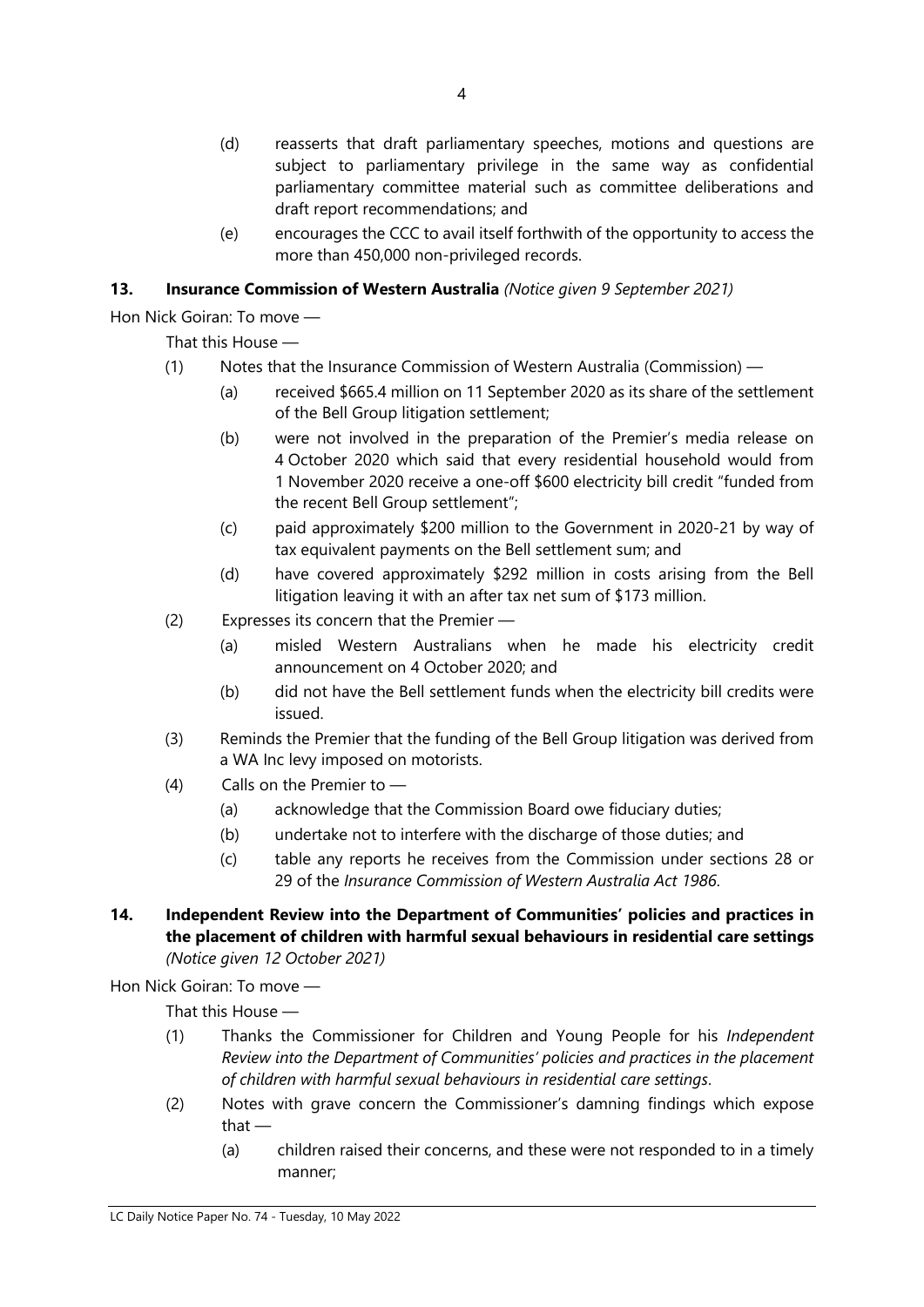- (b) the information and knowledge management systems of the Department are not fit for purpose and impede decision making for children and young people and organisational accountability;
- (c) the Department does not have a cohesive or effective framework or policy, practices or services to understand and respond to children and young people with harmful sexual behaviours;
- (d) the Department does not consistently ensure that high quality and safe care by well trained and supported staff and carers is provided to children and young people in the care of the CEO in residential care;
- (e) the Department's risk assessment and management strategies are not effective in consistently preventing, identifying and mitigating risks to children and young people in residential care; and
- (f) the Department's internal safeguards and review mechanisms do not contribute effectively to the safety of children and young people in residential care.
- (3) Calls on the Government to urgently provide a precise and time bound plan of how it proposes to address the Commissioner's findings and recommendations.

## **15. Amendment to Standing Orders — Removal of Prayers from Formal Business** *(Notice given 13 October 2021)*

Hon Sophia Moermond: To move —

That Standing Order 14(1) be amended by:

- (a) deleting item (a); and
- (b) renumbering the remaining items accordingly.

# **16. Elder Abuse** *(Notice given 15 February 2022)*

# Hon Nick Goiran: To move —

That this House —

- (a) reminds the McGowan Labor Government that its January 2017 election manifesto on responding to elder abuse promised that it would "expedite" amendments to the law surrounding enduring powers of attorney and guardianship;
- (b) notes that on 13 September 2017 the Legislative Council established, on the motion of the Opposition, the Select Committee into Elder Abuse;
- (c) reminds the Government that the Select Committee's  $24<sup>th</sup>$  recommendation in its 2018 Final Report called on it to "act as a matter of urgency";
- (d) notes that more than 5 years have passed since the election promise was made;
- (e) expresses its deep concern about the impact on victims of elder abuse given its prevalence in our State and reports of an increase during the pandemic; and
- (f) calls on the Government to apologise for breaking trust with the victims, the electors and the Parliament, and to make amends without any further delay.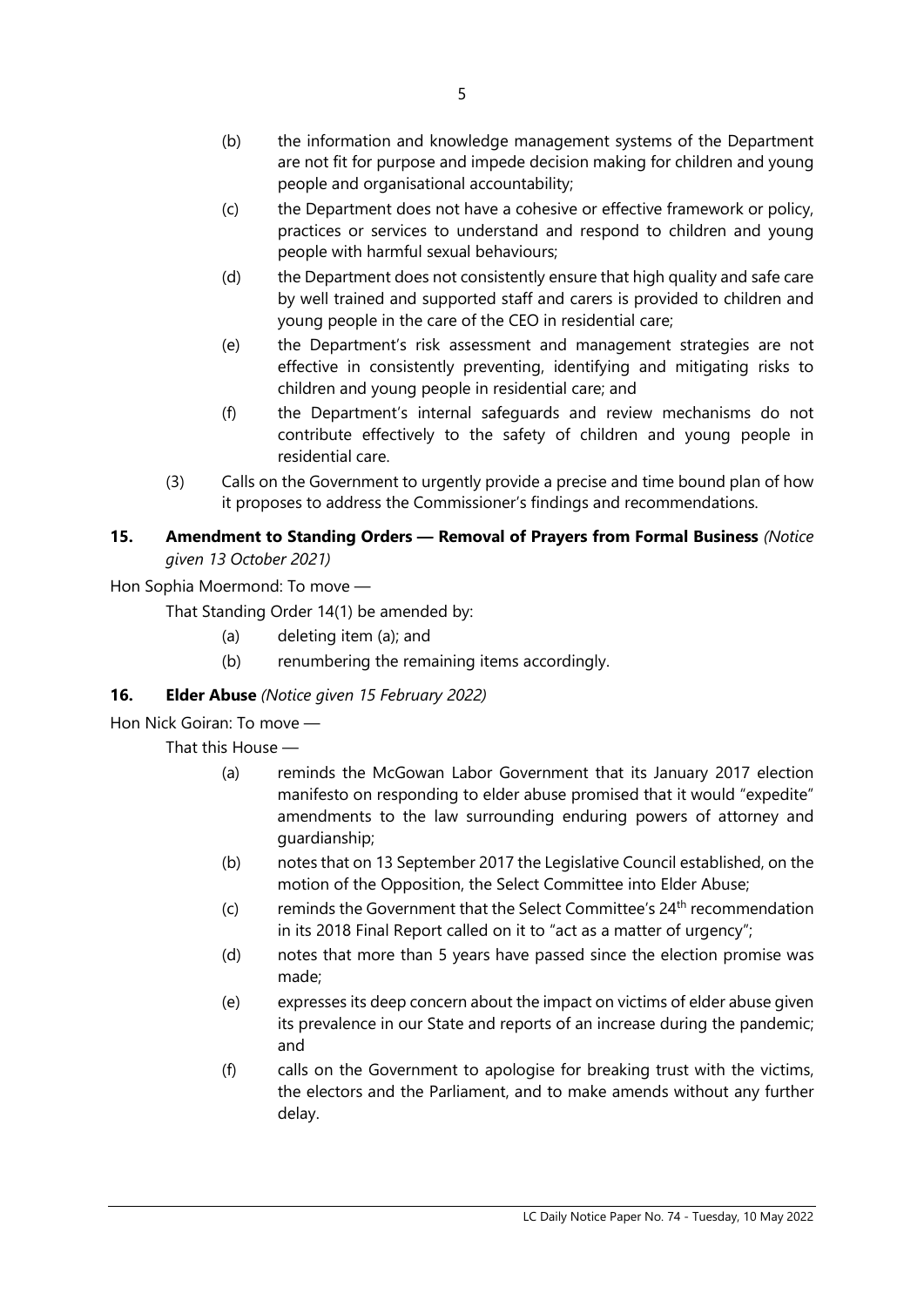### **17. COVID-19 in 2022** *(Notice given 24 February 2022)*

Hon Dr Steve Thomas: To move —

That this House:

- (a) notes this State's lack of preparedness for the inevitable outbreak of COVID-19 in 2022 and the spread of the Omicron strain;
- (b) notes the constant changing of the State's COVID rules by the State Government, and that the lack of consistency is damaging to the business community in particular;
- (c) notes the lack of openness and accountability of the Government in making these changes, including not making the information used to make the decisions and thresholds and trigger points freely available;
- (d) notes that this arrogant willingness to keep the community in the dark is unnecessary and unjustified, as the vast majority of the community is mature enough to assess the situation rationally; and
- (e) calls on the McGowan Government to stop treating the Western Australian community with contempt, and provide them with consistent, clear and manageable rules for COVID and release all supporting data and information used to justify them and all thresholds for future actions.

#### **18. Government Budget Surpluses** *(Notice given 23 March 2022)*

Hon Dr Steve Thomas: To move —

That this House —

- (1) Notes that
	- (a) the McGowan Government's prediction of \$15 billion in surpluses over five years looks to be an underestimate given the high iron ore price and high oil price;
	- (b) the McGowan Government has also reaped in hundreds of millions of dollars extra in local fees, charges and taxes, which has given it the highest revenues and largest budget surpluses in the history of Western Australia; and
	- (c) despite this record income the McGowan Government has failed to adequately deliver services to the people and businesses of this State, and that many of their Ministers have failed in their tasks.
- (2) Calls on the McGowan Government to use the massive wealth in the upcoming 2022-23 State Budget to improve its performance, and to deliver a real vision for the future of all the people of Western Australia, including those in the regions.

#### **19. Decriminalisation of Marijuana for Personal Use** *(Notice given 23 March 2022)*

Hon Dr Brian Walker: To move —

That this House supports and endorses the WA State Labor Party policy to decriminalise the possession of small amounts of marijuana for personal use and return to a system of infringement notice penalties and diversion to counselling services.

#### **20. Aged Care Sector** *(Notice given 7 April 2022)*

Hon Dan Caddy: To move —

That this House condemns the Morrison Government for its failure to provide any support for the aged care sector in the recent federal budget.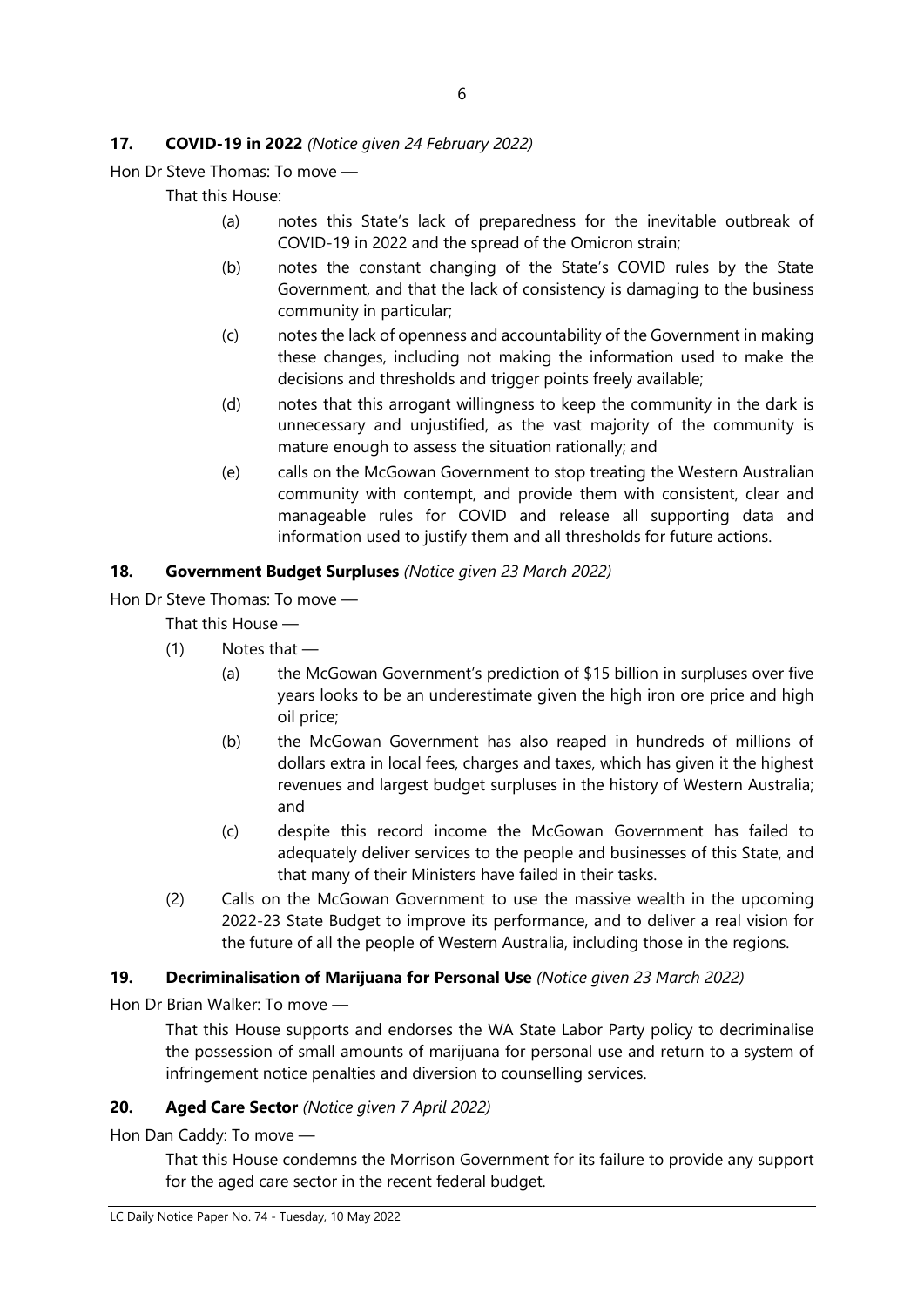#### **MOTIONS FOR DISALLOWANCE**

 $\overline{\phantom{a}}$ 

 $\overline{\phantom{a}}$ 

 $\overline{\phantom{a}}$ 

 $\overline{\phantom{a}}$ 

**1. Shire of Carnarvon Public Places and Local Government Property Local Law 2021** *(Notice given 7 April 2022 moves pro forma on 12 May 2022)*

Hon Lorna Harper: To move —

That, pursuant to recommendation of the Joint Standing Committee on Delegated Legislation, the *Shire of Carnarvon Public Places and Local Government Property Local Law 2021* published in the *Gazette* on 15 December 2021 and tabled in the Legislative Council on 15 February 2022 under the *Local Government Act 1995*, be and is hereby disallowed. (Tabled Paper 1013).

# **ORDERS OF THE DAY**

#### **1. City of Vincent Local Government Property Local Law 2021 — Disallowance**

Moved (SO 67(3)) 24 March 2022 on the motion of Hon Lorna Harper (Days remaining 13 after today (Indicative date — 17 August 2022))

That, pursuant to recommendation of the Joint Standing Committee on Delegated Legislation, the *City of Vincent Local Government Property Local Law 2021* published in the *Gazette* on 30 November 2021 and tabled in the Legislative Council on 7 December 2021 under the *Local Government Act 1995*, be and is hereby disallowed. (Tabled Paper 960).

#### **2. Shire of Broome Waste Local Law 2021 — Disallowance**

Moved (SO 67(3)) 7 April 2022 on the motion of Hon Martin Pritchard (Days remaining 16 after today (Indicative date — 31 August 2022))

That, pursuant to recommendation of the Joint Standing Committee on Delegated Legislation, the *Shire of Broome Waste Local Law 2021* published in the *Gazette* on 9 December 2021 and tabled in the Legislative Council on 14 December 2021 under the *Waste Avoidance and Resource Recovery Act 2007*, be and is hereby disallowed. (Tabled Paper 983).

**3. Conservation and Land Management Amendment Bill 2021** *[LA 7–1] Minister for Emergency Services representing the Minister for Environment*

Second reading adjourned (Thursday, 24 June 2021).

**4. Transfer of Land Amendment Bill 2021** *[LA 16–1] Leader of the House representing the Minister for Lands*

Second reading adjourned (Thursday, 5 August 2021).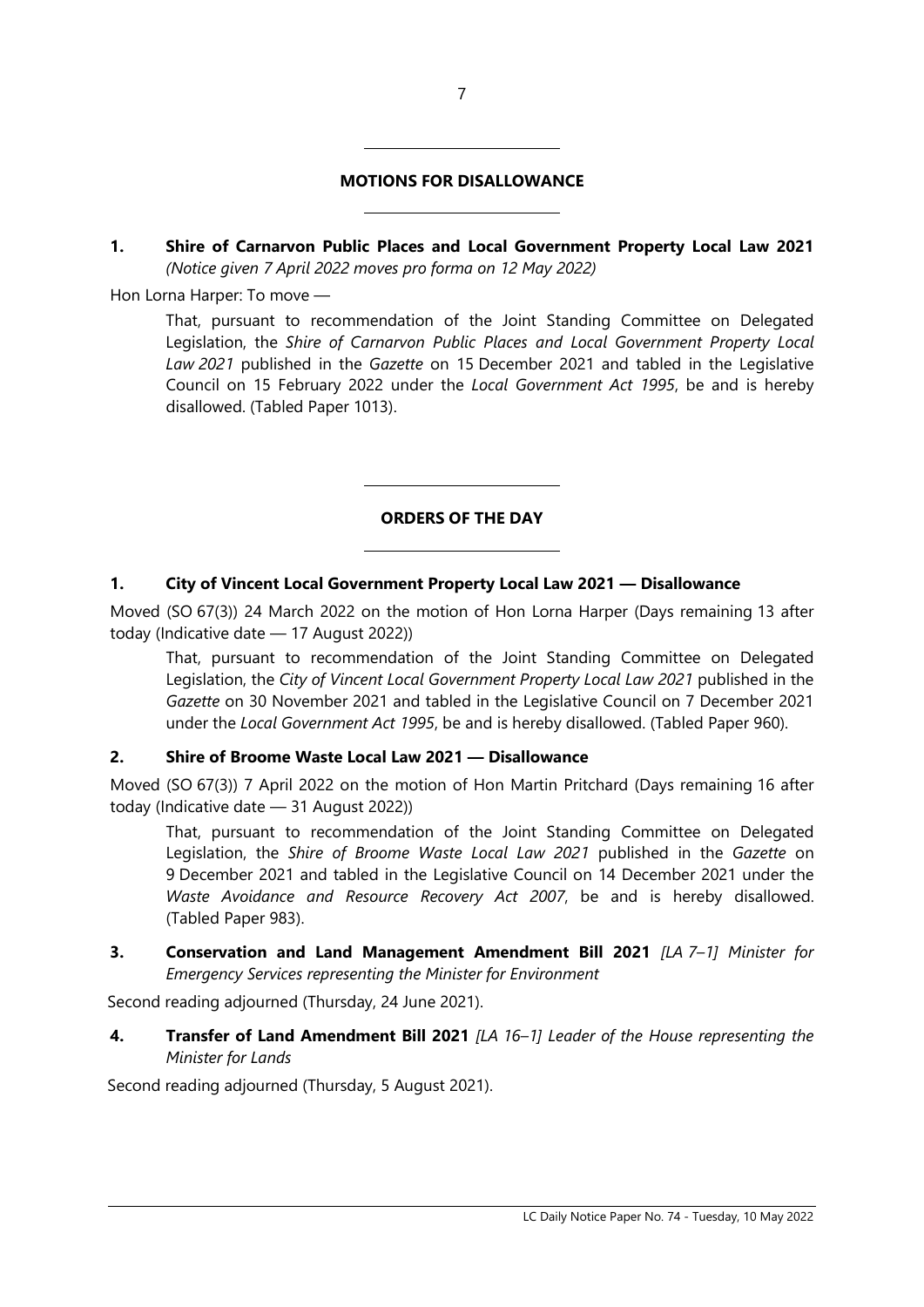**5. \*Fair Trading Amendment Bill 2021** *[LC 19–1] Minister for Emergency Services representing the Minister for Commerce*

Second reading adjourned (Wednesday, 23 June 2021).

*See Standing Committee on Uniform Legislation and Statutes Review Report No. 133 (Tabled 10 August 2021).*

*cf SNP 19 Issue 1 — 10 August 2021.*

**6. \*Statutes (Repeals and Minor Amendments) Bill 2021** *[LC 2–1] Parliamentary Secretary to the Attorney General*

Second reading adjourned (Thursday, 6 May 2021).

*See Standing Committee on Uniform Legislation and Statutes Review Report No. 135 (Tabled 31 August 2021).*

**7. Criminal Appeals Amendment Bill 2021** *[LA 35–1] Parliamentary Secretary to the Attorney General*

Second reading adjourned (Wednesday, 8 September 2021).

**8. Sentencing Legislation Amendment (Persons Linked to Terrorism) Bill 2021** *[LA 38–2] Parliamentary Secretary to the Attorney General*

Second reading continuation of remarks Hon Nick Goiran — 49 mins (Wednesday, 23 March 2022).

**9. Civil Procedure (Representative Proceedings) Bill 2021** *[LA 37–1] Parliamentary Secretary to the Attorney General*

Second reading adjourned (Thursday, 28 October 2021).

**10. Firearms Amendment Bill 2021** *[LA 59–2] Minister for Emergency Services representing the Minister for Police*

Committee progress clause 6 (Thursday, 7 April 2022).

**11. Forest Products Amendment Bill 2021** *[LA 50–1] Minister for Regional Development representing the Minister for Forestry*

Committee progress clause 2 (Thursday, 24 March 2022).

**12. Railway (METRONET) Amendment Bill 2022** *[LA 63–1] Leader of the House representing the Minister for Transport*

Second reading adjourned (Thursday, 24 March 2022).

**13. Soil and Land Conservation Amendment Bill 2021** *[LA 55–1] Minister for Agriculture and Food*

Second reading adjourned (Thursday, 24 March 2022).

**14. Parliamentary Commissioner Amendment (Reportable Conduct) Bill 2021** *[LA 61–1] Leader of the House representing the Minister for Child Protection*

Second reading adjourned (Thursday, 7 April 2022).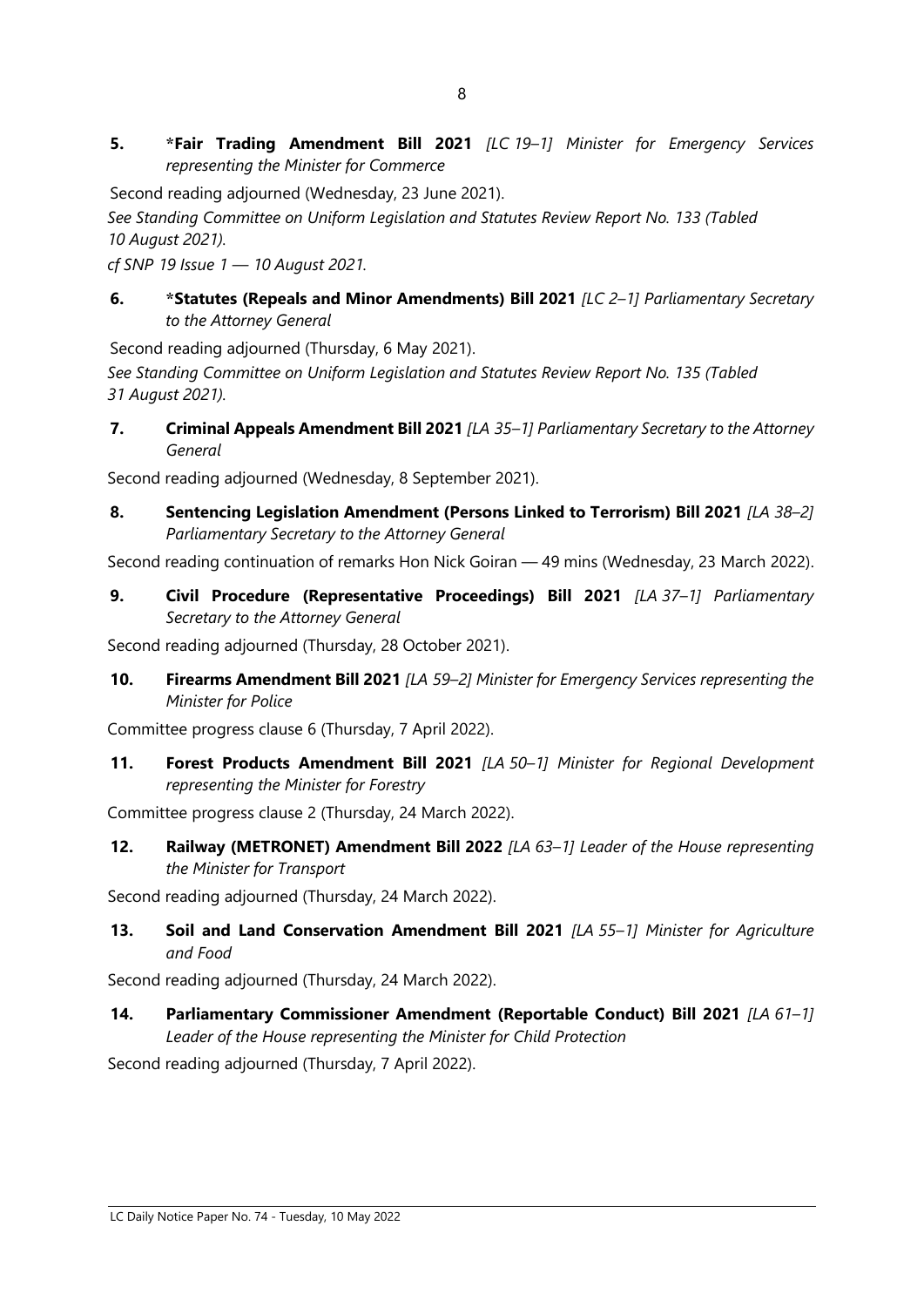**15. Standing Committee on Procedure and Privileges — Report 61 — Progress Report: Supreme Court proceedings and matters of privilege raised in the 40th Parliament** *(Tabled 13 May 2021)*

Consideration on the motion of Hon Simon O'Brien (Thursday, 13 May 2021) as follows —

That Recommendation 1 contained in Report 61 of the Standing Committee on Procedure and Privileges, *Progress Report: Supreme Court proceedings and matters of privilege raised in the 40th Parliament,* be adopted and agreed to.

*See Tabled Paper 191 (Tabled 13 May 2021).*

Recommendation 1 states —

A standing memorandum of understanding relating to the compulsory production of evidence and determinations as to material that is subject to parliamentary privilege be advanced between the Legislative Council and relevant investigative agencies, in accordance with the resolution of the Legislative Council of 5 September 2019.

**16. Standing Committee on Procedure and Privileges — Report 61 — Progress Report: Supreme Court proceedings and matters of privilege raised in the 40th Parliament** *(Tabled 13 May 2021)*

Consideration on the motion of Hon Simon O'Brien (Thursday, 13 May 2021) as follows —

That Recommendation 2 contained in Report 61 of the Standing Committee on Procedure and Privileges, *Progress Report: Supreme Court proceedings and matters of privilege raised in the 40th Parliament,* be adopted and agreed to.

*See Tabled Paper 191 (Tabled 13 May 2021).*

Recommendation 2 states —

The Committee recommends that the following matters be re-referred to the Procedure and Privileges Committee for inquiry and report:

In relation to the refusal by Ms Emily Roper, the Acting Director General of the Department of the Premier and Cabinet, to comply with a summons to attend and produce documents at 9.00am on Friday, 9 August 2019, issued by the Legislative Council Standing Committee on Procedure and Privileges, and the events leading up to that non-compliance:

- (1) Did Ms Emily Roper, or any other person or body, commit a contempt of the Legislative Council or any breach of its privileges?
- (2) If the Committee so finds that any contempt of the Legislative Council has been committed, or that any of the privileges of the Legislative Council have been breached, then what penalty, if any, should the Legislative Council impose for each contempt or breach?

### **17. Standing Committee on Procedure and Privileges — Report 61 — Progress Report: Supreme Court proceedings and matters of privilege raised in the 40th Parliament** *(Tabled 13 May 2021)*

Consideration on the motion of Hon Simon O'Brien (Thursday, 13 May 2021) as follows —

That Recommendation 3 contained in Report 61 of the Standing Committee on Procedure and Privileges, *Progress Report: Supreme Court proceedings and matters of privilege raised in the 40th Parliament,* be adopted and agreed to.

*See Tabled Paper 191 (Tabled 13 May 2021).*

Recommendation 3 states —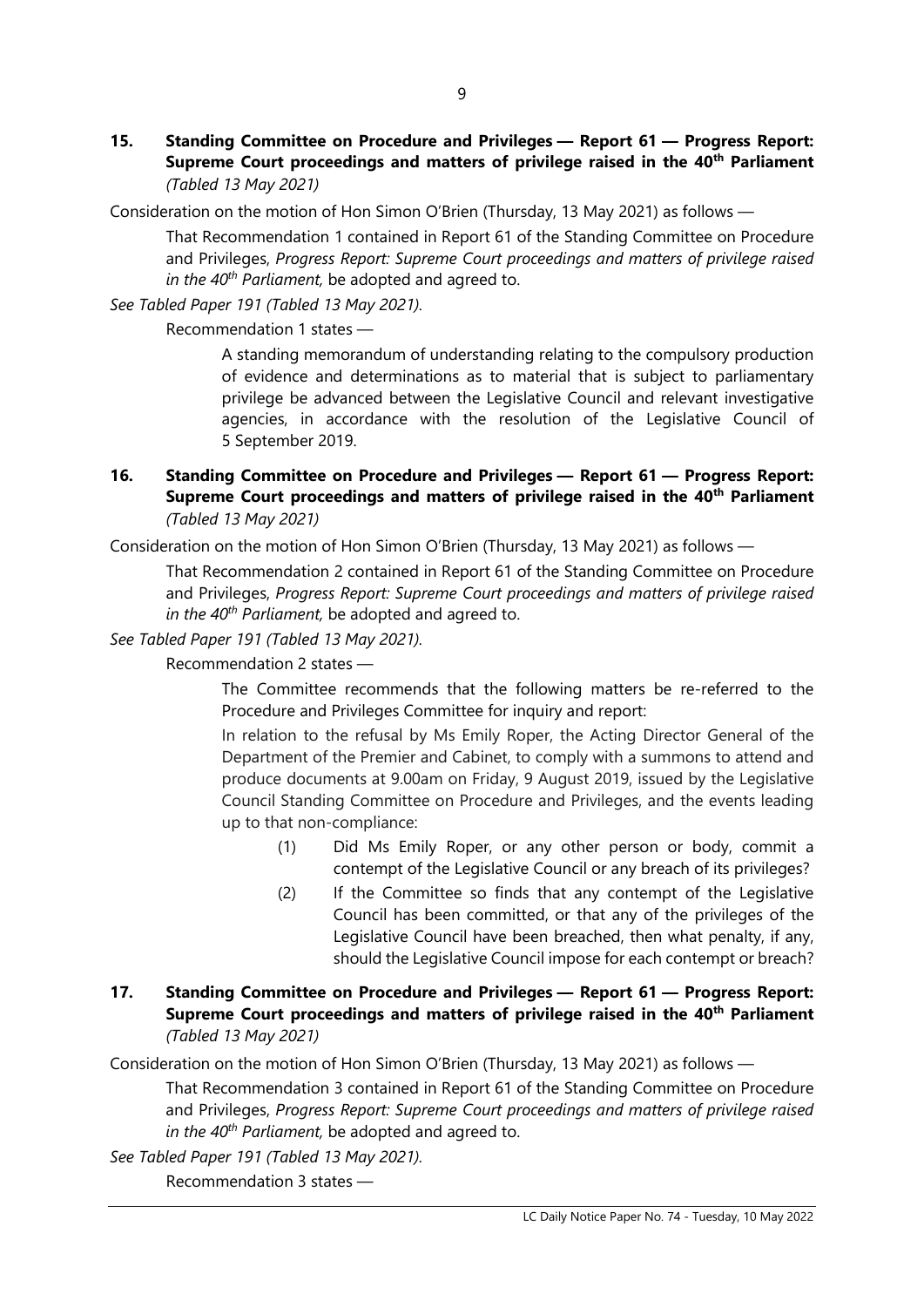The Committee recommends that the following matters be re-referred to the Procedure and Privileges Committee for inquiry and report:

In relation to the actions of Mr Darren Foster, the Director General of the Department of the Premier and Cabinet, in producing documents to the Corruption and Crime Commission relating to former Members of the Legislative Council without following a procedure that the Legislative Council or the Legislative Council Standing Committee on Procedure and Privileges had authorised for determining issues of parliamentary privilege:

- (1) Did Mr Darren Foster, or any other person or body, commit a contempt of the Legislative Council or any breach of its privileges?
- (2) If the Committee so finds that any contempt of the Legislative Council has been committed, or that any of the privileges of the Legislative Council have been breached, then what penalty, if any, should the Legislative Council impose for each contempt or breach?

# **18. Misuse of Drugs Amendment Bill 2021** *[LC 23–1] Hon Dr Brian Walker*

Second reading adjourned (Thursday, 3 June 2021).

# **19. Climate Change and Greenhouse Gas Emissions Reduction Bill 2021** *[LC 48–1] Hon Dr Brad Pettitt*

Second reading adjourned (Thursday, 14 October 2021).

#### **20. Retail Trading Hours Amendment Bill 2021** *[LC 62–1] Hon Wilson Tucker*

Second reading adjourned (Thursday, 16 December 2021).

#### **21. Investment in Digital Inclusion** *(Moved 16 December 2021)*

Resumption of debate adjourned (Thursday, 16 December 2021), on the motion of Hon Wilson Tucker as follows —

That this House:

- (a) recognises the benefits of digital inclusion, particularly in remote and regional areas of Western Australia;
- (b) notes that despite the rollout of the NBN, many regional Western Australians still lack network access and remain effectively digitally excluded; and
- (c) calls on the State Government to increase investment in initiatives to improve network access and digital inclusion for regional Western Australia.

*Total time remaining on motion — 7 mins.*

# **22. St Patrick's Day** *(Moved 17 March 2022)*

Resumption of debate adjourned (Thursday, 17 March 2022), on the motion of Hon Dr Brian Walker as follows —

Noting that today is St Patrick's Day, this House encourages all those celebrating to enthusiastically embrace the pot at the end of the rainbow.

*Total time remaining on motion — 57 mins.*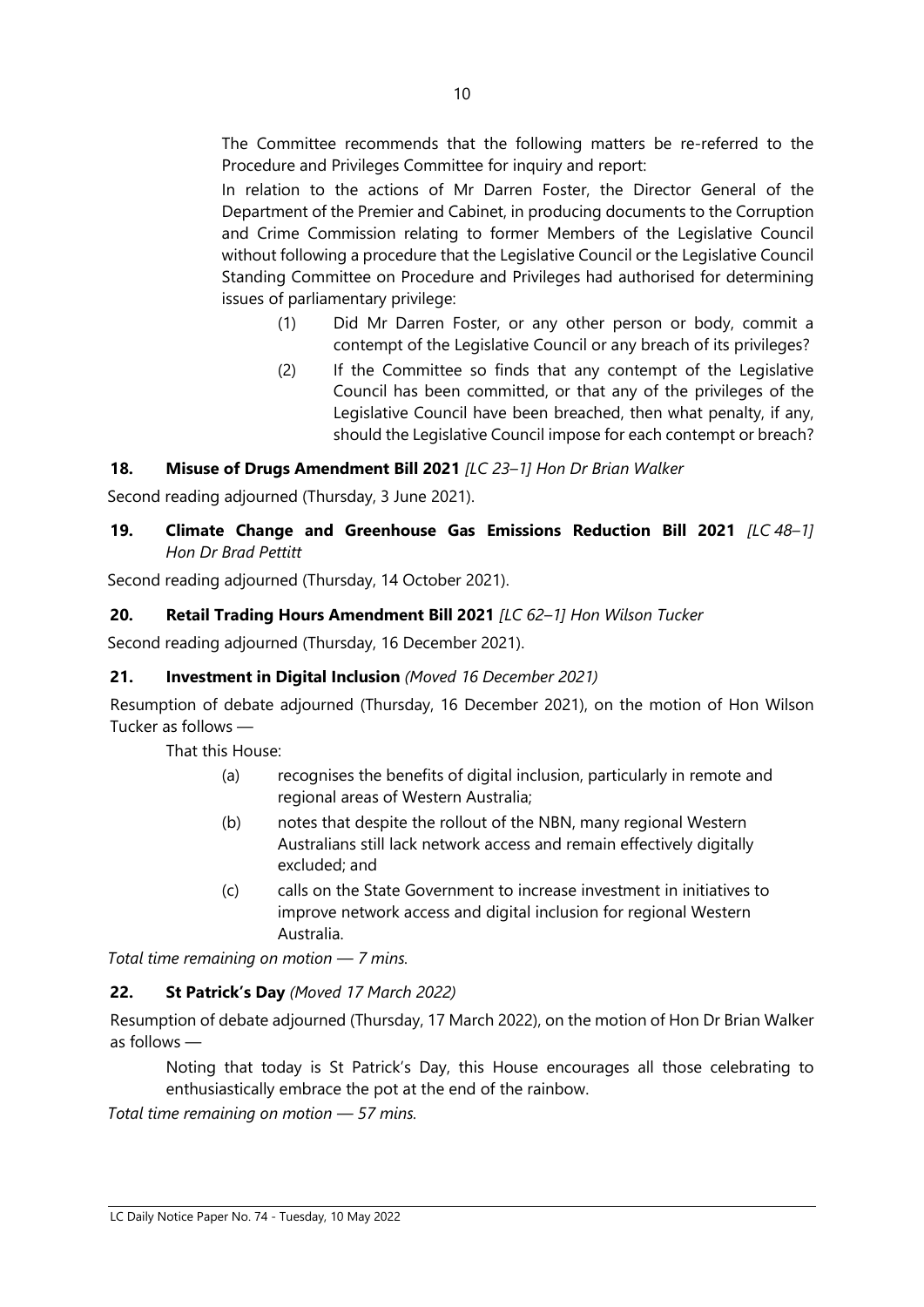#### **SELECT COMMITTEES**

#### **1. Select Committee into Cannabis and Hemp** *(Established 13 October 2021)*

 $\overline{a}$ 

 $\overline{a}$ 

 $\overline{a}$ 

 $\overline{a}$ 

On the motion of Hon Dr Brian Walker as follows —

- (1) A Select Committee to be known as the Cannabis and Hemp Select Committee is established.
- (2) The Select Committee is to inquire into and report on the potential to amend the current legislation and regulations which apply to cannabis and hemp in Western Australia, with particular reference to —
	- (a) the current barriers to pharmaceutical nutraceutical use of cannabinoid products;
	- (b) medicinal cannabis, its prescription, availability and affordability; and
	- (c) the potential benefits and risks of permitting industrial hemp for human consumption.
- (3) The Select Committee shall consist of five members, namely: Hon Dr Brian Walker (Chair); Hon Matthew Swinbourn (Deputy Chair); Hon Jackie Jarvis; Hon Lorna Harper and Hon James Hayward.
- (4) The Select Committee may table interim reports, and is to table its final report by no later than 12 months after the committee has been established.

# **COMMITTEE INITIATED INQUIRIES**

#### **1. Standing Committee on Public Administration — Terms of Reference: Inquiry into the delivery of ambulance services in Western Australia** *(Notice given 22 June 2021)*

Resolution of the Committee on 17 June 2021 to commence an Inquiry into the delivery of ambulance services in Western Australia with the following terms of reference —

- (a) how 000 ambulance calls are received, assessed, prioritised and despatched in the metropolitan area and in the regions;
- (b) the efficiency and adequacy of the service delivery model of ambulance services in metropolitan and regional areas of Western Australia;
- (c) whether alternative service delivery models in other jurisdictions would better meet the needs of the community; and
- (d) any other matters considered relevant by the Committee.

The Committee intends to table its report by March 2022.

*Reporting date extended by resolution of the Committee to the end of May 2022. See Tabled paper 1172.*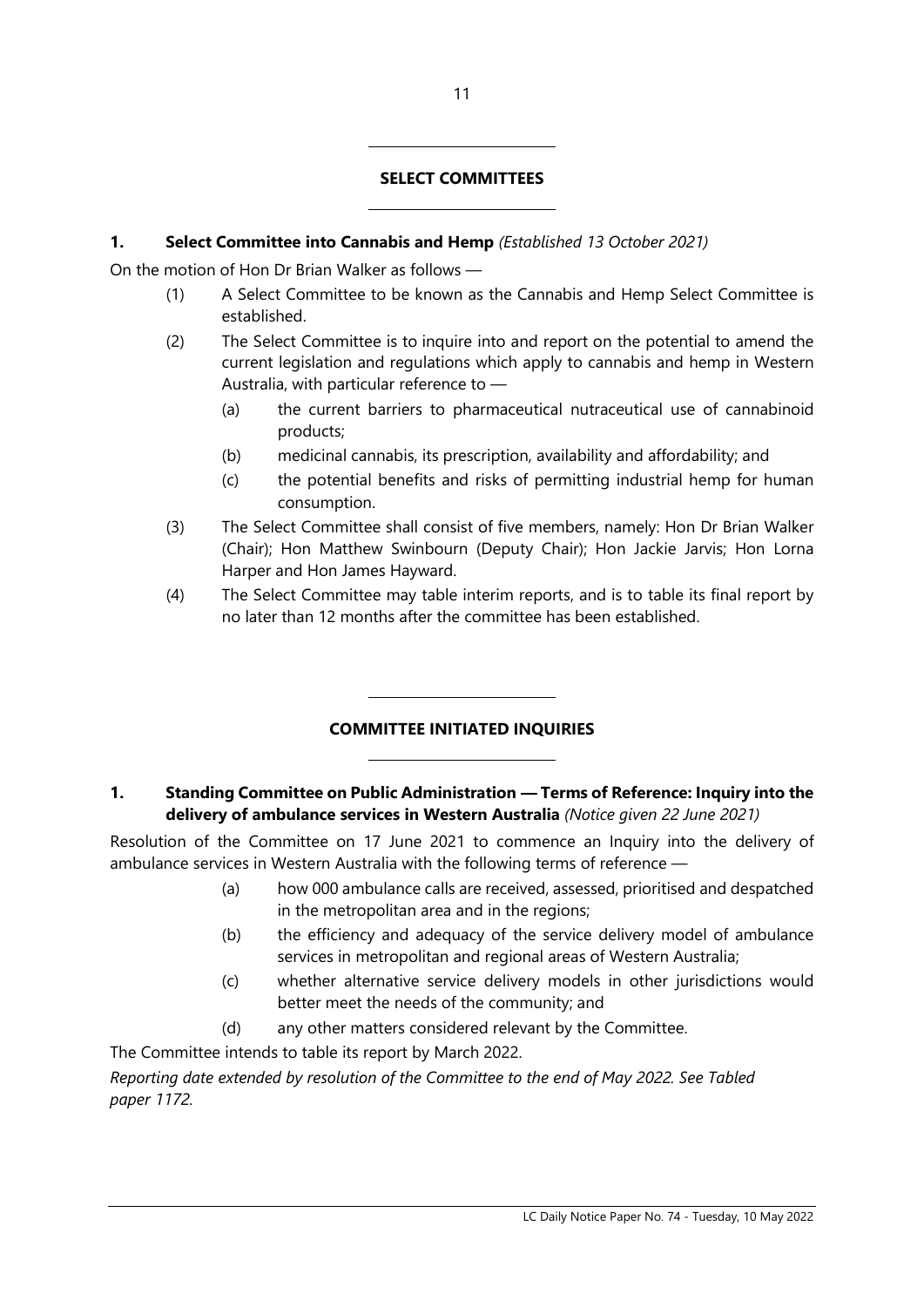# **2. Standing Committee on Estimates and Financial Operations — Terms of Reference: Inquiry into the financial administration of homelessness services in Western Australia** *(Notice given 18 November 2021)*

Resolution of the Committee on 17 November 2021 to commence an Inquiry into the financial administration of homelessness services in Western Australia with particular focus on —

- (a) the current funding and delivery of services;
- (b) 'All Paths Lead to a Home', Western Australia's 10-Year Strategy on Homelessness 2020-2030;
- (c) existing data systems and how data informs service delivery; and
- (d) any other related matter.

*Pursuant to Standing Order 163, Hon Steve Martin is substituted for Hon Nick Goiran and Hon Dan Caddy is substituted for Hon Samantha Rowe for the duration of this inquiry.*

### **3. Joint Standing Committee on the Corruption and Crime Commission — Terms of Reference: Inquiry into What happens next? Beyond a finding of serious misconduct** *(Notice given 24 March 2022)*

Resolution of the Committee on 23 March 2022 to commence an inquiry entitled What happens next? Beyond a finding of serious misconduct with the following terms of reference —

The Committee will inquire into what happens after a public officer is found to have engaged in serious misconduct including —

- (a) disciplinary and other sanctions imposed by departments, local government, the Western;
- (b) unexplained wealth and criminal benefits proceedings initiated by the Corruption and Crime Commission;
- (c) criminal prosecutions arising from serious misconduct investigations including prosecuting arrangements, challenges and outcomes;
- (d) the roles of the Corruption and Crime Commission, Public Sector Commission, departments, local government, the Western Australia Police Force and other authorities in taking action, oversighting and/or reporting the above outcomes; and
- (e) measures to improve the effectiveness, transparency and/or oversight of the above.

The Committee will report by 30 November 2023.

**4. Joint Standing Committee on the Commissioner for Children and Young People — Terms of Reference: Inquiry into the most effective ways for Western Australia to address food insecurity for children and young people affected by poverty** *(Notice given 7 April 2022)*

Resolution of the Committee on 6 April 2022 to commence an inquiry into the most effective ways for Western Australia to address food insecurity for children and young people affected by poverty with the following terms of reference —

The Committee will consider —

- (1) The impact of poor nutrition on children and young people and the extent of the problem in Western Australia.
- (2) Challenges for children and young people in accessing enough nutritious food.
- (3) The extent to which food relief: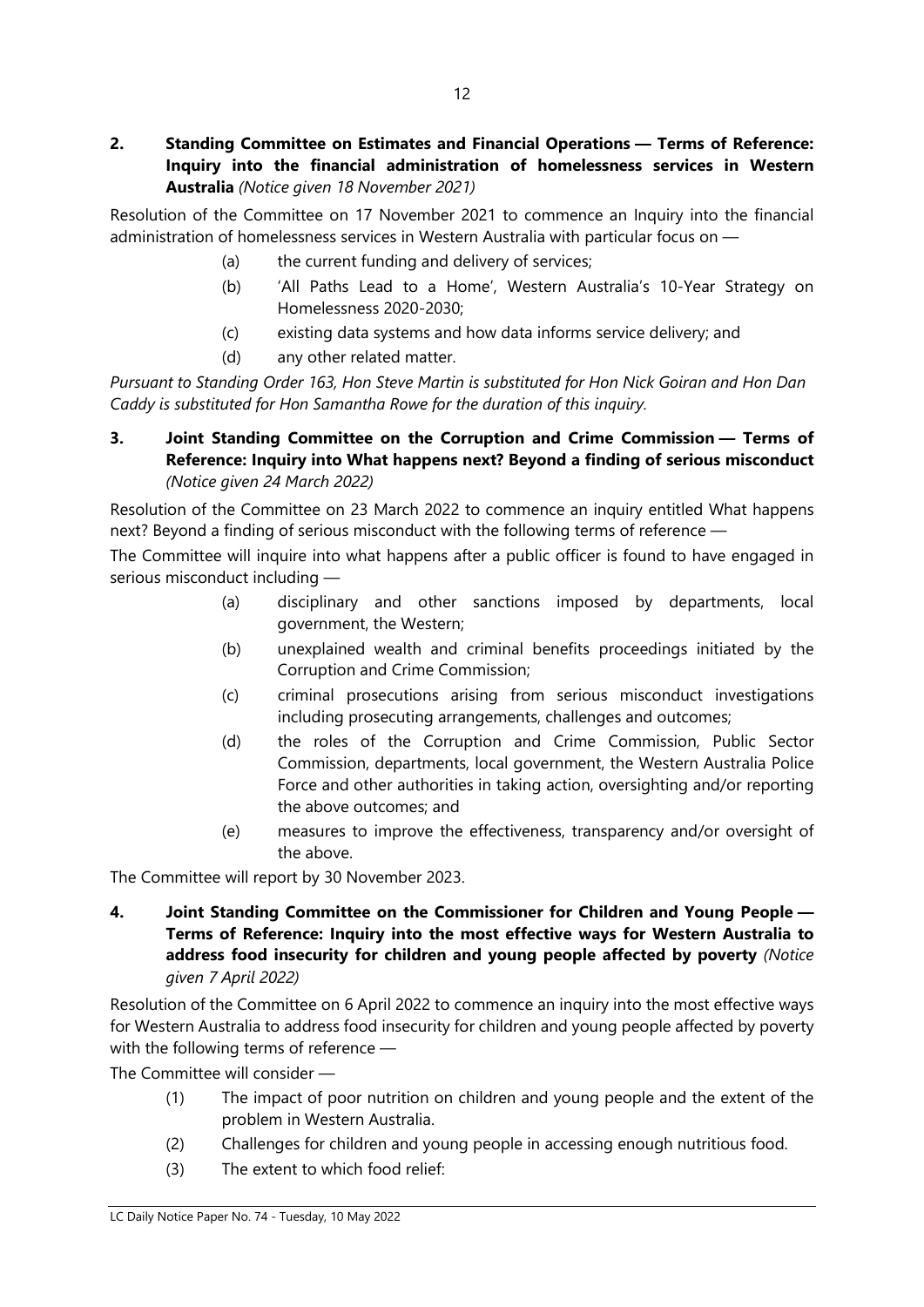- (a) is currently accessed by children and young people, including at school and in early childhood education and care settings; and
- (b) is effective.
- (4) The extent to which food literacy programs aimed at children and young people and/or their parents/carers:
	- (a) Are currently accessed; and
	- (b) Are effective
- (5) Government-funded school lunch programs.

 $\overline{\phantom{a}}$ 

 $\overline{\phantom{a}}$ 

- (6) Any other existing or potential initiatives.
- (7) Western Australia's obligations and responsibilities to monitor and address food insecurity as an aspect of child wellbeing.

The Committee is particularly keen to hear about experiences of Aboriginal and Torres Strait Islander children and the children of refugees and newly arrived migrants.

The Committee will report by 30 April 2023.

#### **CONSIDERATION OF COMMITTEE REPORTS**

**1. Joint Standing Committee on the Commissioner for Children and Young People — Report No. 1 — Annual Report 2020–2021** *(Tabled 16 September 2021)*

Continuation of remarks Hon Kyle McGinn — 8 mins (Wednesday, 6 April 2022) on the motion of Hon Neil Thomson that the report be noted.

*See Tabled paper 678.*

*Time remaining on motion — 1 hour and 4 minutes. (Motion to be postponed in 4 mins). Standing Order 110(2A) and (2B) applied — 10 November 2021, 8 December 2021.*

# **2. Joint Standing Committee on the Corruption and Crime Commission — Report No. 1 — Annual Report 2020–21** *(Tabled 9 September 2021)*

Continuation of remarks Hon Jackie Jarvis — 6 mins (Wednesday, 16 February 2022) on the motion of Hon Dr Steve Thomas that the report be noted.

*See Tabled paper 536.*

*Time remaining on motion — 1 hour.* 

*Standing Order 110(2A) and (2B) applied — 15 September 2021, 27 October 2021, 16 February 2022*.

**3. Joint Standing Committee on the Corruption and Crime Commission — Report No. 2 — If not the CCC … then where? An examination of the Corruption and Crime Commission's oversight of excessive use of force allegations against members of the WA Police Force** *(Tabled 9 September 2021)*

Continuation of remarks Hon Nick Goiran — 4 min (Wednesday, 23 February 2022) on the motion of Hon Dr Steve Thomas that the report be noted.

*See Tabled paper 537.*

*Time remaining on motion — 1 hour.*

*Standing Order 110(2A) and (2B) applied — 13 October 2021, 17 November 2021, 23 February 2022. Government Response Tabled 30 November 2021 (Tabled Paper 913)*.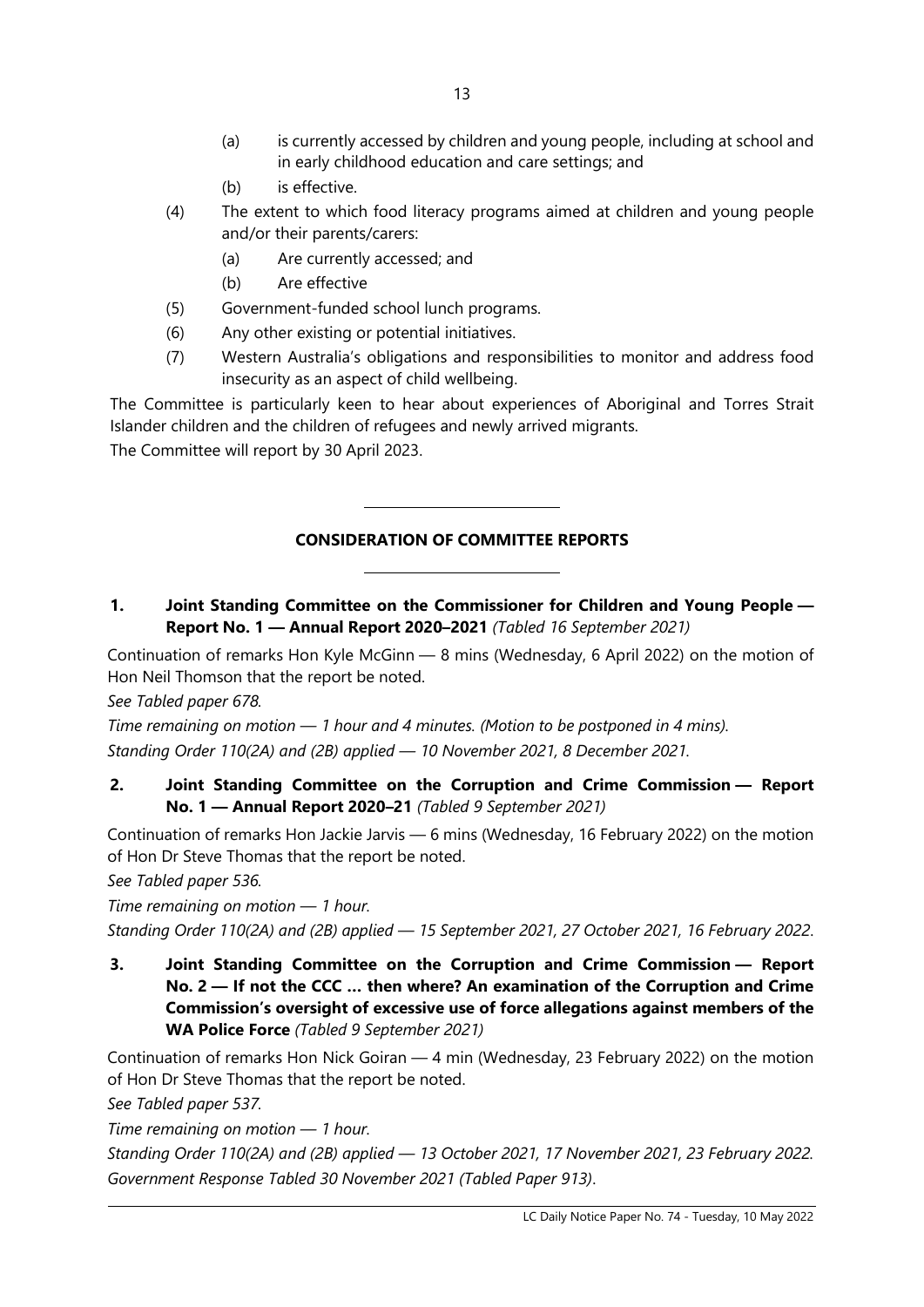**4. Joint Standing Committee on the Corruption and Crime Commission — Report No. 3 — 'A GOOD YEAR'. The work of the Parliamentary Inspector of the Corruption and Crime Commission** *(Tabled 24 February 2022)*

Consideration. *See Tabled paper 1085.*

**5. Joint Standing Committee on the Commissioner for Children and Young People — Report No. 2 — Report Review 2020-21: Examination of selected reports by the Commissioner for Children and Young People** *(Tabled 18 November 2021)*

Continuation of remarks Hon Pierre Yang — 5 mins (Wednesday, 16 March 2022) on the motion of Hon Jackie Jarvis that the report be noted.

*See Tabled paper 895.*

*Time remaining on motion — 3 hours. Standing Order 110(2A) and (2B) applied — 16 March 2022.*

**6. Joint Standing Committee on the Commissioner for Children and Young People — Report No. 3 — The merits of appointing a commissioner for Aboriginal children and young people** *(Tabled 18 November 2021)*

Continuation of remarks Hon Jackie Jarvis — 5 mins (Wednesday, 23 March 2022) on the motion of Hon Neil Thomson that the report be noted.

*See Tabled paper 896.*

*Time remaining on motion — 3 hours.*

*Standing Order 110(2A) and (2B) applied — 23 March 2022.*

*Government Response Tabled 16 March 2022 (Tabled Paper 1133)*.

**7. Joint Standing Committee on the Corruption and Crime Commission — Report No. 4 — The definition of 'public officer' in the Corruption, Crime and Misconduct Act 2003** *(Tabled 24 March 2022)*

Consideration. *See Tabled paper 1175.*

**8. Joint Standing Committee on the Corruption and Crime Commission — Report No. 5 — Police power of arrest — Parliamentary Inspector's report** *(Tabled 24 March 2022)*

Consideration. *See Tabled paper 1176.*

**9. Joint Standing Committee on the Corruption and Crime Commission — Report No. 6 — The Corruption and Crime Commission's unexplained wealth function — The review by the Honourable Peter Martino** *(Tabled 24 March 2022)*

Consideration. *See Tabled paper 1177.*

**10. Standing Committee on Environment and Public Affairs — Report No. 58 — Overview of Petitions (2 June 2021 to 2 December 2021)** *(Tabled 24 March 2022)*

Consideration. *See Tabled paper 1178.*